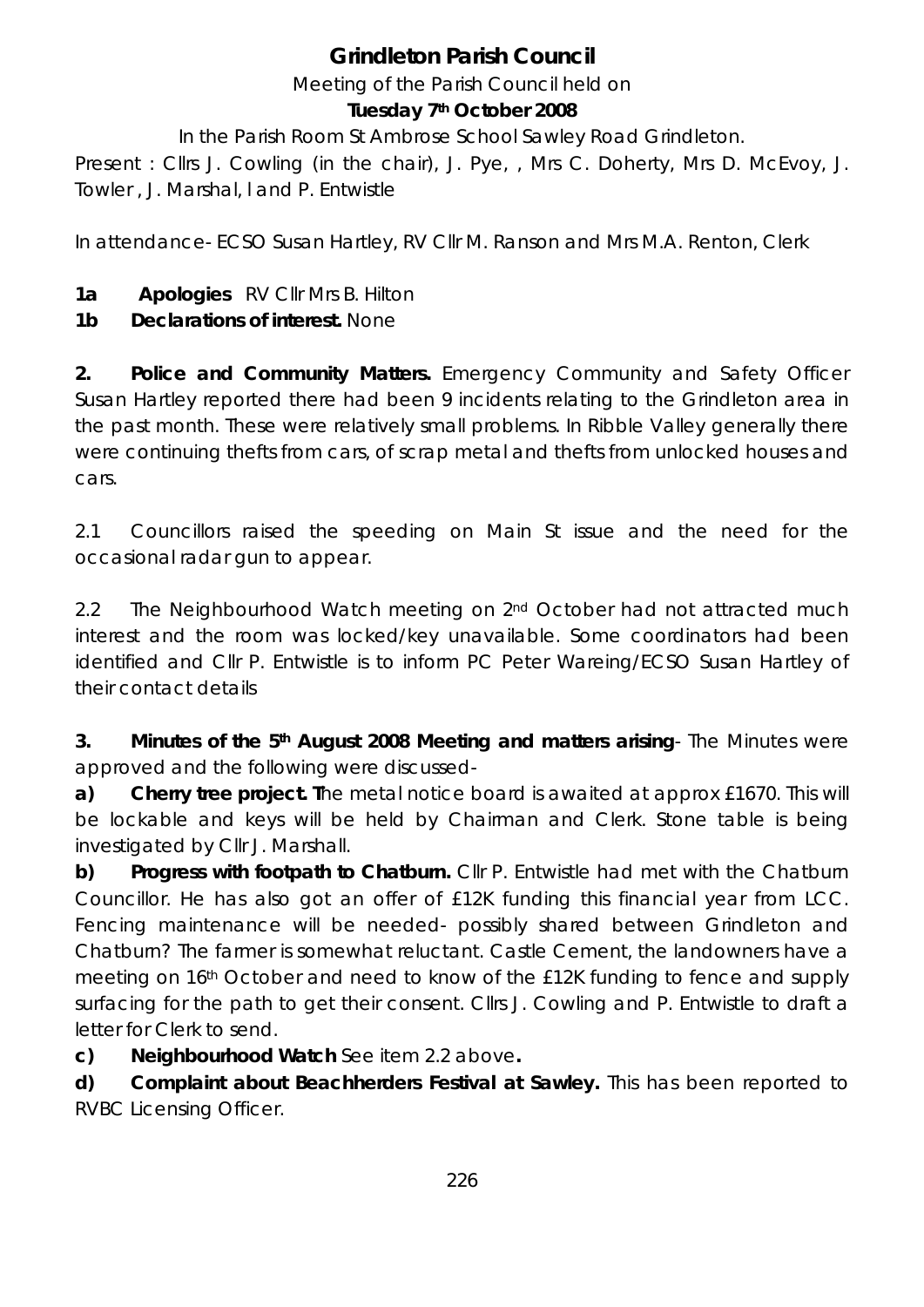**e) Drainage problems.** Due to recent heavy rain, this cannot be reassessed until the next dry patch to consider the alternative source suggested.

**f) Grindleton Bridge Works.** Dissatisfaction was expressed on how this scheme had failed to be completed during the long closure of the bridge. The final straw was the scaffolding being affected by that weekend's floods! The bridge is still being painted.

**g) Strategic Housing Market Assessment.** The Parish Council had responded that some low cost housing was needed but not as a separate housing estate.

**h) Follow up of parking ideas.** Cllr P. Entwistle had contacted residents, LCC and RVBC about Over Lane (next to The Hollies). A private bollard allowing pedestrian access but only vehicular access to owners with a key could produce 2 additional parking places. Additionally, the owners of Chapel Meadow had been written to for a possible permissive access prior to development. No response has been received yet.

The RVBC garage site was again discussed with a suggestion the garages be demolished by RVBC and laid out as a car park in view of the severe problems on Main St. There was still concern about storage use which could now occur elsewhere (Greendale suggested). The Clerk is to write.

**4. Views from the public.** None

# **5. Planning Matters since the last meeting**

**5.1 Current Planning Applications to be considered at the meeting-**

**5.1.1** Application 3/2008/0831resubmission **at Rodhill House Smalden Lane Grindleton BB7 4RX** for proposed construction of a single storey gardern room extension and associated external works. Cllrs had no objections.

**5.1.2** Application 3/2008/0795 **at Cobblers Cottage Slaidburn Road Grindleton BB7 4QT** for proposed link extension between existing dwelling and existing garage. 1 Cllr did object on the grounds of overdevelopment of the site. Majority had commented on over development of the site but not visible from the road. Acknowledged that worse from the footpath.

**5.1.3** Application 3/2008/0743 **at The Barn Hill House Sawley Road Grindleton** for single storey kitchen extension. There were no objections.

# **5.2 Applications already commented on – for information only**

**5.2.1** Application No 3/2008/0629 **Harrop Gate Farm Bolton by Bowland for a two storey extension** 

The Parish Council had no objections.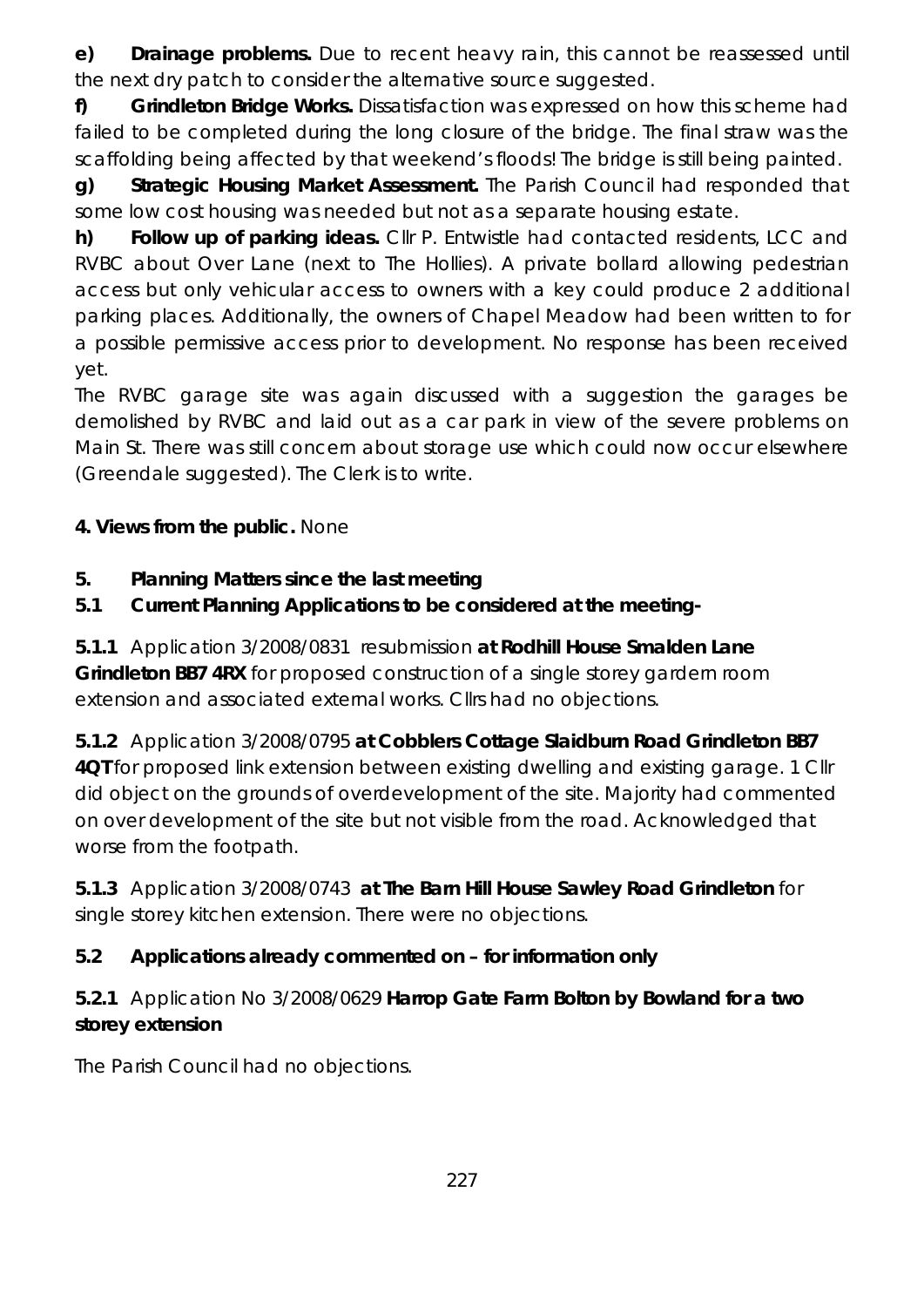**5.2.2** Application No: 3/2008/0605 **Field adjacent to Bambers Lane Ends Grindleton.**  Extension to already approved building and change of use from general grazing to horse ménage.

The council had no objection to the above application subject to the following issues:

 1 Surface water drainage treatment. The council suggest that the area would be better drained if the surface water above the proposed menage is diverted into an existing drain which runs parallel with Smalden Lane and boarders on the property. The water from the menage and the already approved stable and proposed hard standing is diverted along the southern boundary of the property into the same drain lower down the hill.

The above proposal would help to alleviate the previous flooding which the two properties below the development have in the past experienced.

 2 Concerns have been expressed about the size of the menage and feel it is an over development.

If the above issues are addressed the development would be acceptable.

**5.2.2.1** Following the above application a further plan was submitted showing the drainage. To this amended plan, the Parish Council had no objections.

# **5.2.3** Application No 3/2008/0678 **Proposed alterations to curtilage structures to form self –contained staff accommodation at White Hall Green Lane Grindleton BB7 4RL**

The Parish Council had no objections to this application.

# **5.2.4** Application No 3/2008/0471 **Proposed conversion and change of use of a agricultural building at New Barn Holden lane Slaidburn.**

The Parish Council had no objections to this application.

# **5.2.5** Application No 3/2008/0734 **Proposed 3 bed detached bungalow (with bedrooms in the roof space) on garden land at Wythenstocks Barn Back Lane Grrindleton BB7 4RW**

The Parish Council would have no objections to this application provided the building is positioned further in to the plot with the front of the bungalow in line with the front of both Wythenstock Barn and Curlew Riggs.

# **6. Financial Matters**

**6.a-** The following payments were approved-

|         | Who to                | What for                  | Legal Power   |
|---------|-----------------------|---------------------------|---------------|
| £183.33 | Clerks Honorarium for | Total payment = $£190.90$ | S112 LGA 1972 |
|         | Aug/Sept              |                           |               |
| £7.57   | Clerks expenses       |                           |               |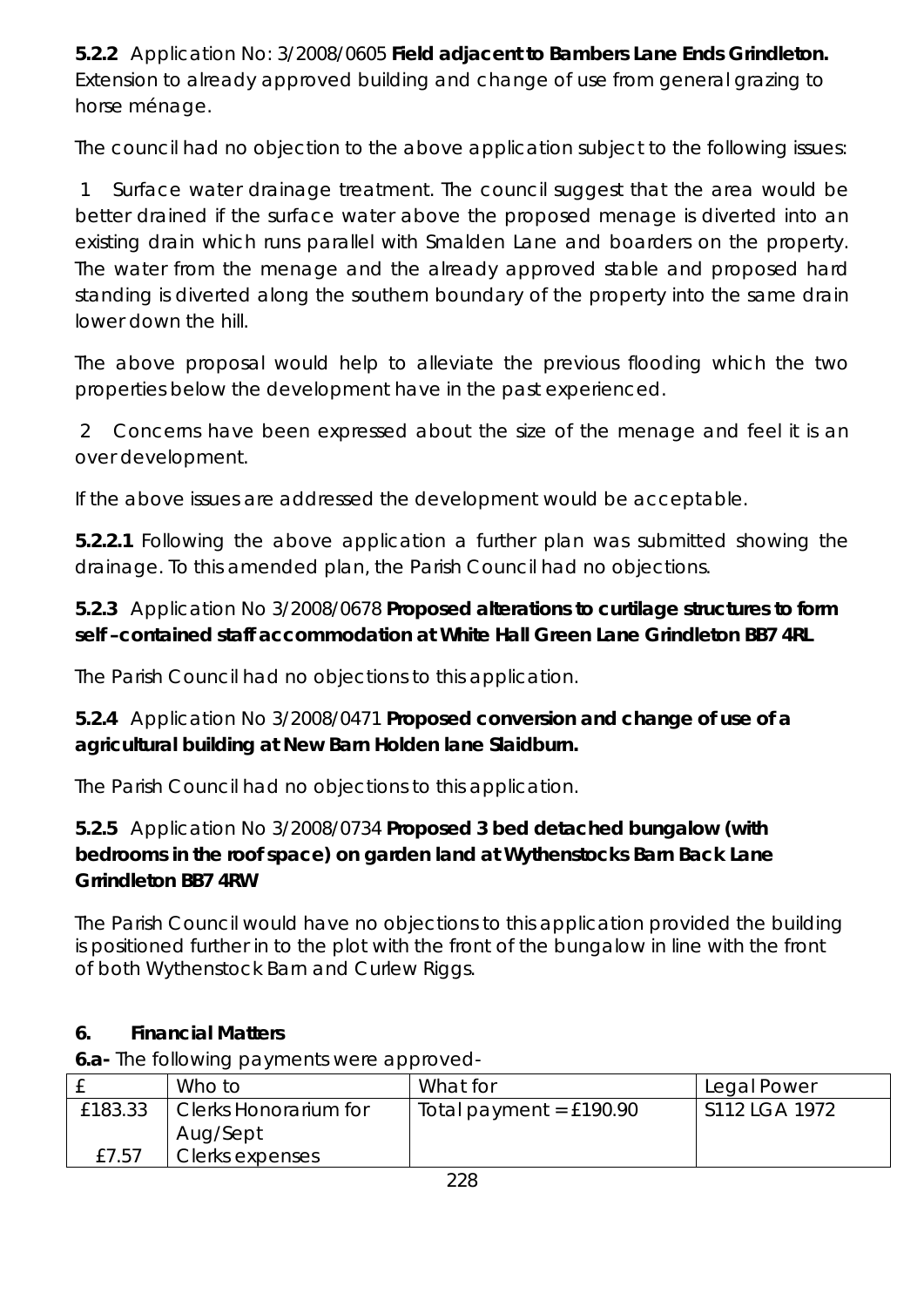| £500.00         | <b>Grindleton Playing fields</b>              | Donation towards their<br>work/projects                                                | S137 LGA 1972 |
|-----------------|-----------------------------------------------|----------------------------------------------------------------------------------------|---------------|
| £20.00          | St Ambrose Parochial<br><b>Church Council</b> | 2 Neighbourhood Watch<br>meetings- to be reimbursed<br>from Lancashire<br>Constabulary | S101 LGA 1972 |
| £15.69          | <b>United Utilities Water Plc</b>             | Water for allotments which<br>gets recharged to allotment<br>holders                   | S101 LGA 1972 |
| £25.00          | <b>Clitheroe Rotary Club</b>                  | Extra bulbs for planting                                                               | S137 LGA 1972 |
| £32.00          | Society of Local Council<br><b>Clerks</b>     | 1/2 share with Pendleton for<br><b>Clerk's Association</b>                             | S112 LGA 1972 |
| £81.25          | Edward I Hopkinson                            | Replacement cheque for<br>distributing Parish Plans.                                   | S101 LGA 1972 |
| Approx<br>£1670 | ?                                             | Metal Noticeboard                                                                      |               |
|                 | Total                                         |                                                                                        |               |

**6 b)** Cllrs discussed the Recreational Ground finances when deciding on this year's donation. This needs careful consideration at the budget making in December. Assistance is being given by the lengthsman mowing at the Recreational ground.

#### **7 Reports from outside bodies**

#### **Lancashire Association of Local Councils-**

**a) Recreation Ground**- Finances under strain already noted at item 6b above. Cllr J. Cowling is to attend the forthcoming AGM.

**b) Lane End Educational Charity**- Cllr J. Cowling reported the offer made has failed and the Charity has very little finances left, except for the school premises. This may get combined with c) below.

**c) Grindleton Consolidated Charities**- The Farm had been sold and the funds have been invested whilst the trustees review how to proceed. RV Cllr M. Ranson introduced a scheme which Lord Shuttleworth is creating as a Lancashire Community Foundation for small charities throughout Lancashire who are not finding the beneficiaries for their funds. This will be mentioned to these charities.

**d) Footpaths-** The lengthsman has spoken to Dave Padley Countryside Officer of LCC about the Ribble Way. This looks likely to be diverted as a cheaper option than shoring up the banks.

**e) Website**- Cllrs J. Cowing and Mrs D McEvoy have now seen both John Groom and the new webmaster Graham Cooper who will control the site, receiving e mails from contributors.

**f) Allotments**. Cllr J. Towler reported that one allotment holder. Mr J. Devaney was very ill.

#### **8. Correspondence requiring action**